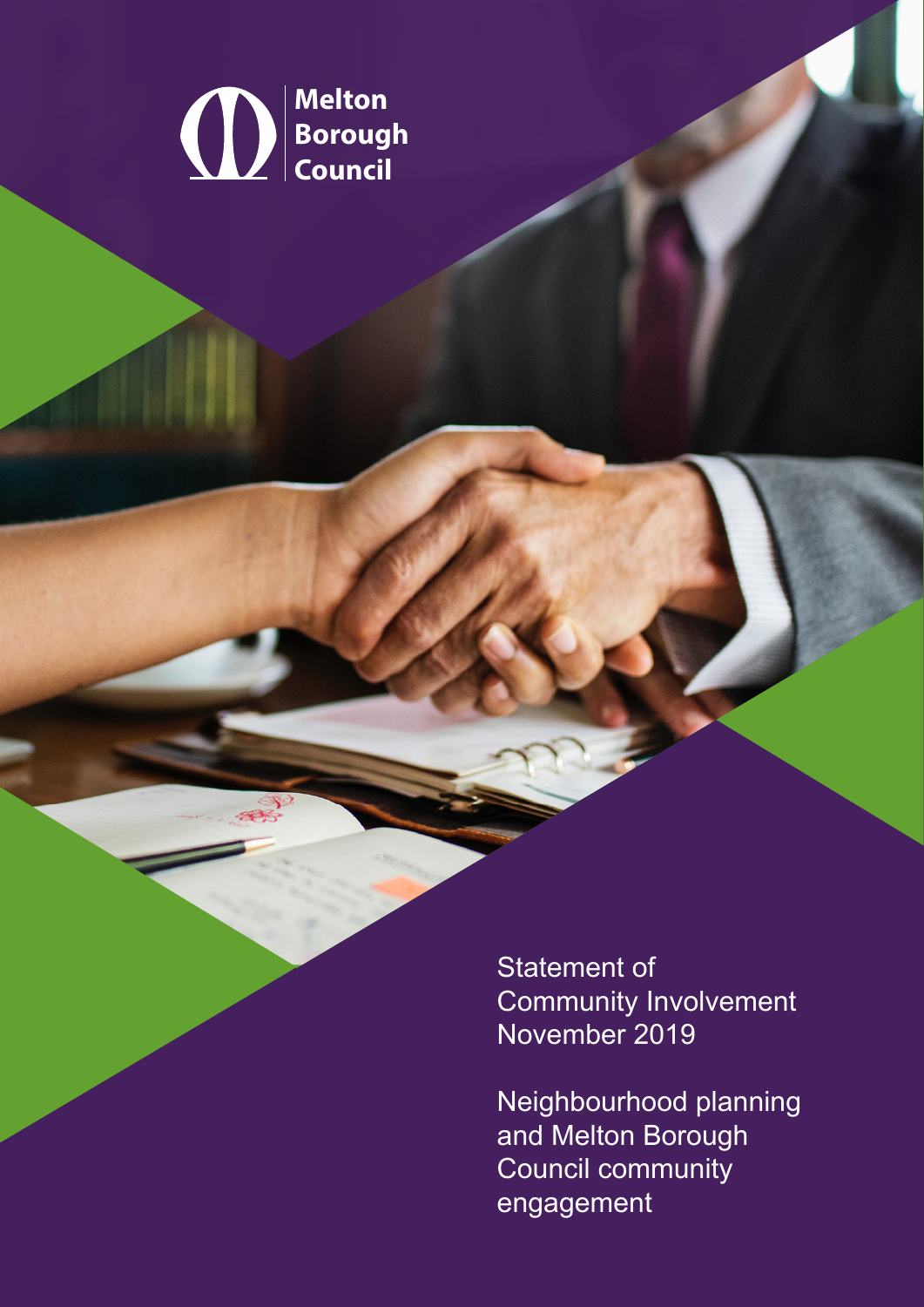**Please note that this document is one of a series which make up the full Statement of Community Involvement and therefore should be read in context with the rest of the document which can be found here: [www.meltonplan.co.uk/sci](http://www.meltonplan.co.uk/sci)**

**Part 3**

# **Neighbourhood planning and MBC community engagement**

### **8. Neighbourhood Plans**

- 8.1 Villages and parishes throughout the Borough all have the opportunity to create their own Neighbourhood Development Plans (NDP). When made, these plans become statutory planning documents, as part of the development plan for the area. As such, they need to be taken into account in any future policy development and in considering planning applications in that area.
- 8.2 By getting involved in NDPs the community can help shape where development such as new homes and businesses can be built and what it should look like, provided the policies are in accordance with the strategic policies in the Local Plan and accord with National Policy.
- 8.3 Melton Borough Council is committed to supporting Neighbourhood Development Plan Groups, throughout the process of preparing an NDP, from designation of the Neighbourhood Plan Area to the final Referendum stage. The Neighbourhood Development Plan Group has responsibility to consult on their own draft plans. The Council only gets involved at Regulation 16, when it invites representations on the finalised draft plan, in advance of the plan and the representations being considered by an independent examiner. The Council's statutory roles are indicated in Figure 3.
- 8.4 The support given by the Council can be divided in two categories:
	- The statutory role played in several key stages in the preparation of a Neighbourhood Development Plan; and
	- A more general duty to assist groups preparing Neighbourhood Development Plans. This can include attending meetings, liaising with any consultants appointed by the NDP Group, sharing data and information already held by the Council, including in map and plan form, and signposting the Group to other sources of information and support. Full details can be found in Figure 4.

The Council will seek to fulfil these roles in a timely manner, but this is subject to time, resources and staff availability and sometimes the Council may not be able to assist in its non-statutory roles.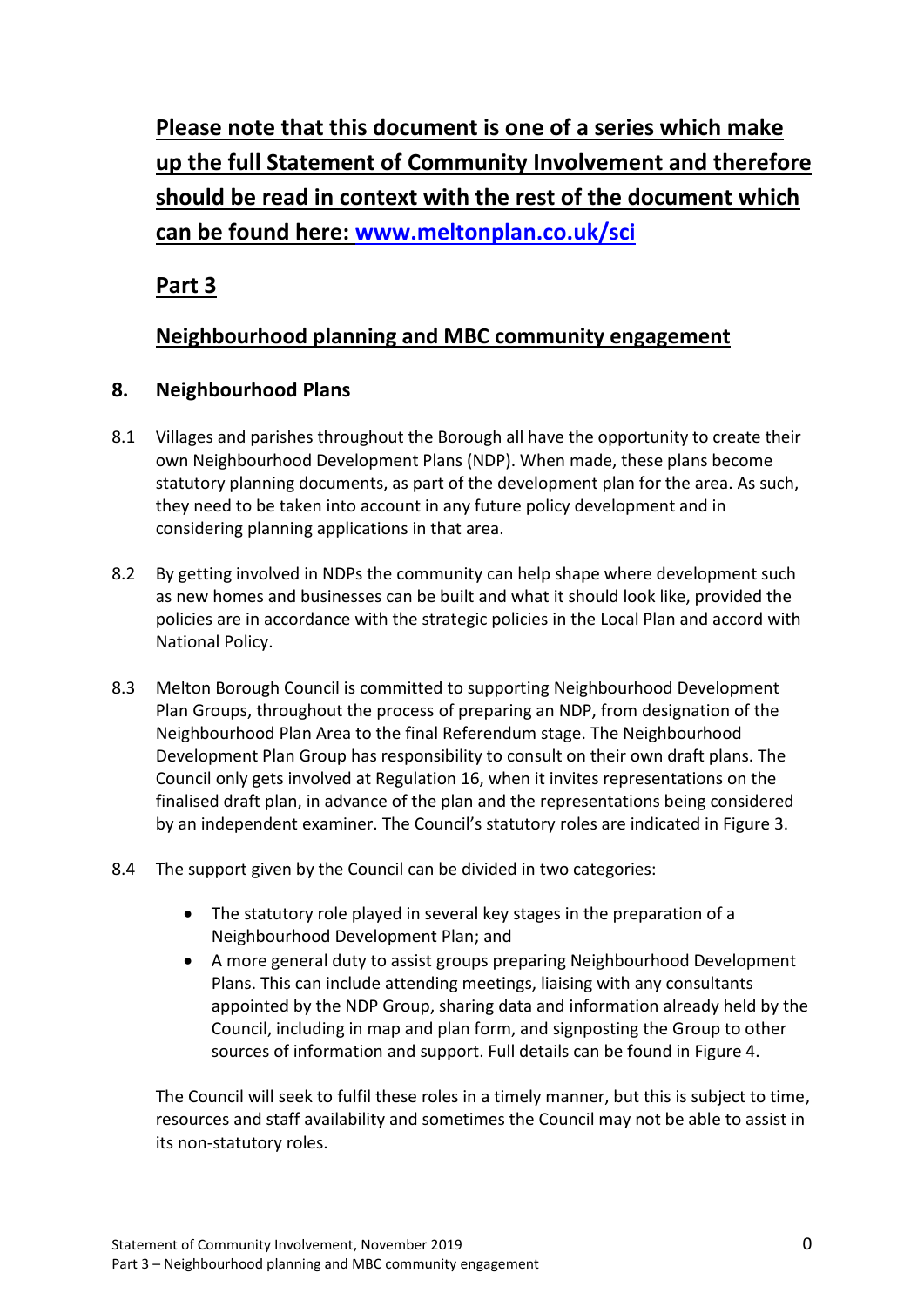- 8.5 Further support to communities is available through the Leicestershire County Council Communities Department and their Leicestershire Neighbourhood Planning Network: [https://www.leicestershirecommunities.org.uk/np/.](https://www.leicestershirecommunities.org.uk/np/)
- 8.6 The Council publishes Neighbourhood Planning updates on the Melton Local Plan website: [https://www.meltonplan.co.uk/neighbourhood-plans.](https://www.meltonplan.co.uk/neighbourhood-plans) The homepage includes the status of current designated NDPs and an interactive map summarising this information. Neighbourhood Plan specific information can be found by clicking on the map or on the name of the designated NDP in the table.

# **Figure 3 – Melton Borough Council's Statutory Roles in Neighbourhood Planning**



#### **Proposal to Designate a Neighbourhood Area Plan**

Part 3 – Neighbourhood planning and MBC community engagement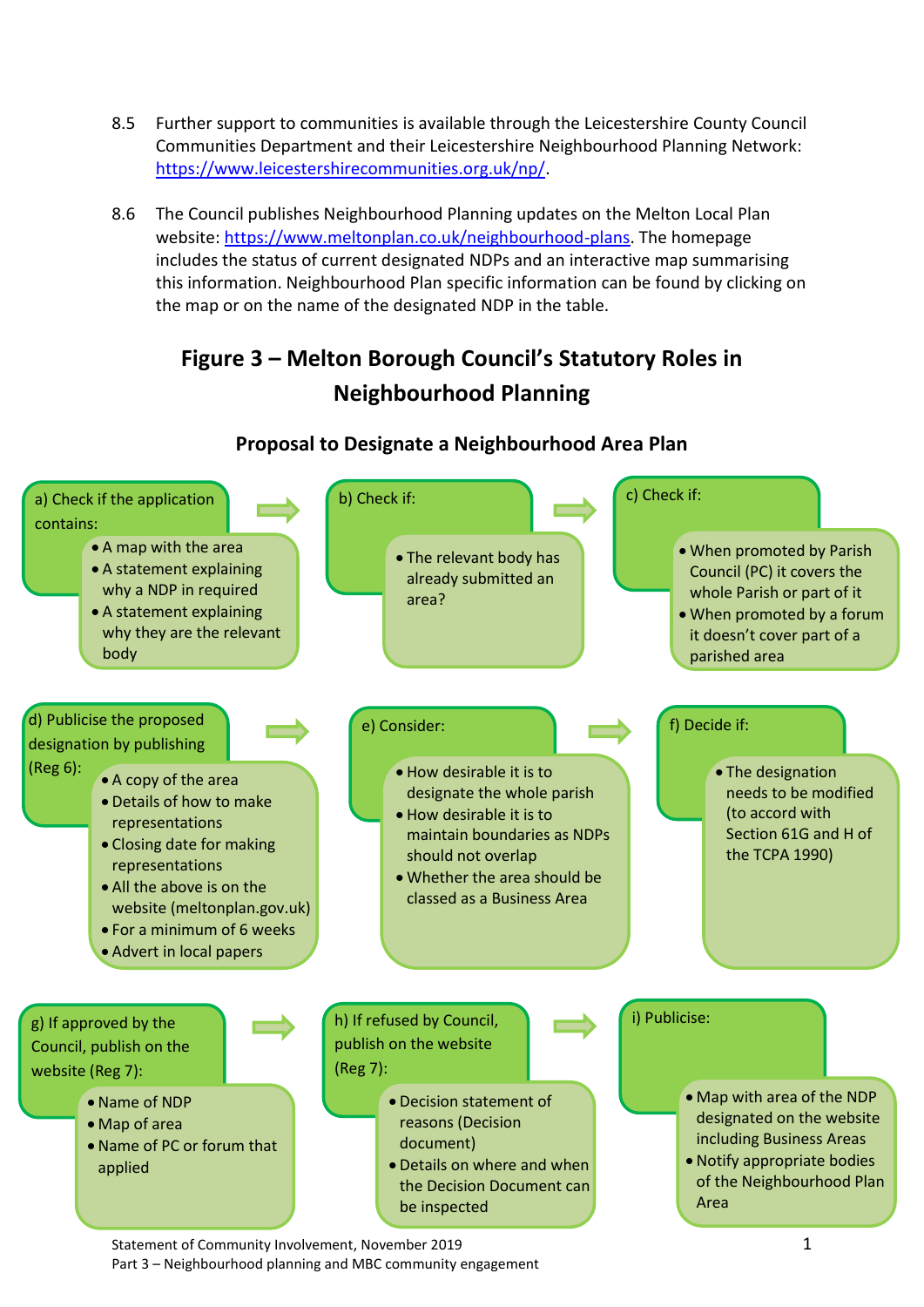## **Receipt and assessment of a draft Neighbourhood Development Plan by the Council**



Statement of Community Involvement, November 2019 **2** Part 3 – Neighbourhood planning and MBC community engagement